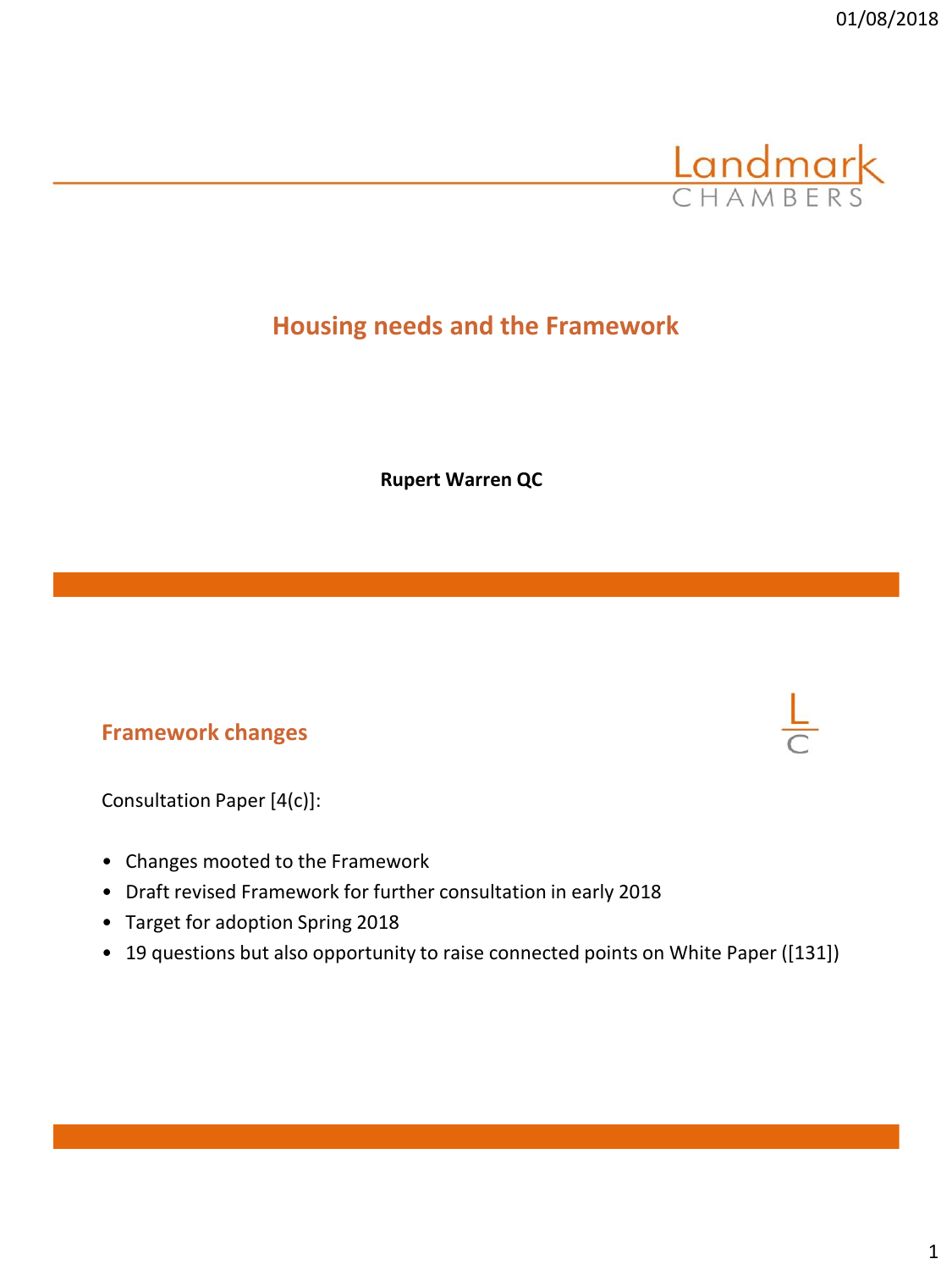## **Specific references to potential change**

- The Local Plan must be reviewed every five years ([35])
- 2 year freeze on OAN figures during plan preparation ([38])
- Robust methodology for OAN becomes a soundness test ([41])
- 5 yr HLS in Joint Plans for the area as a whole ([50])
- Statement of Common Ground requirement ([63] and [69] and relevant to soundness [84])
- Neighbourhood Plans and housing requirements from LPAs ([96])
- Viability expectations for plans ([110]) and decisions ([113])
- Transparency for s.106 monies ([118])
- Definition of Prematurity ([129])

## **5 yearly review of plans**

- Meaning a new adopted plan within 5 years of the adoption of the current one?
- Or beginning the process of review within 5 years?
- Interaction with the NPPF [14] test of "out of date" when will that begin? When the evidence on review shows different needs from those in the plan?
- Lead times and effectiveness
- Potential resources/procedural effects on PINS?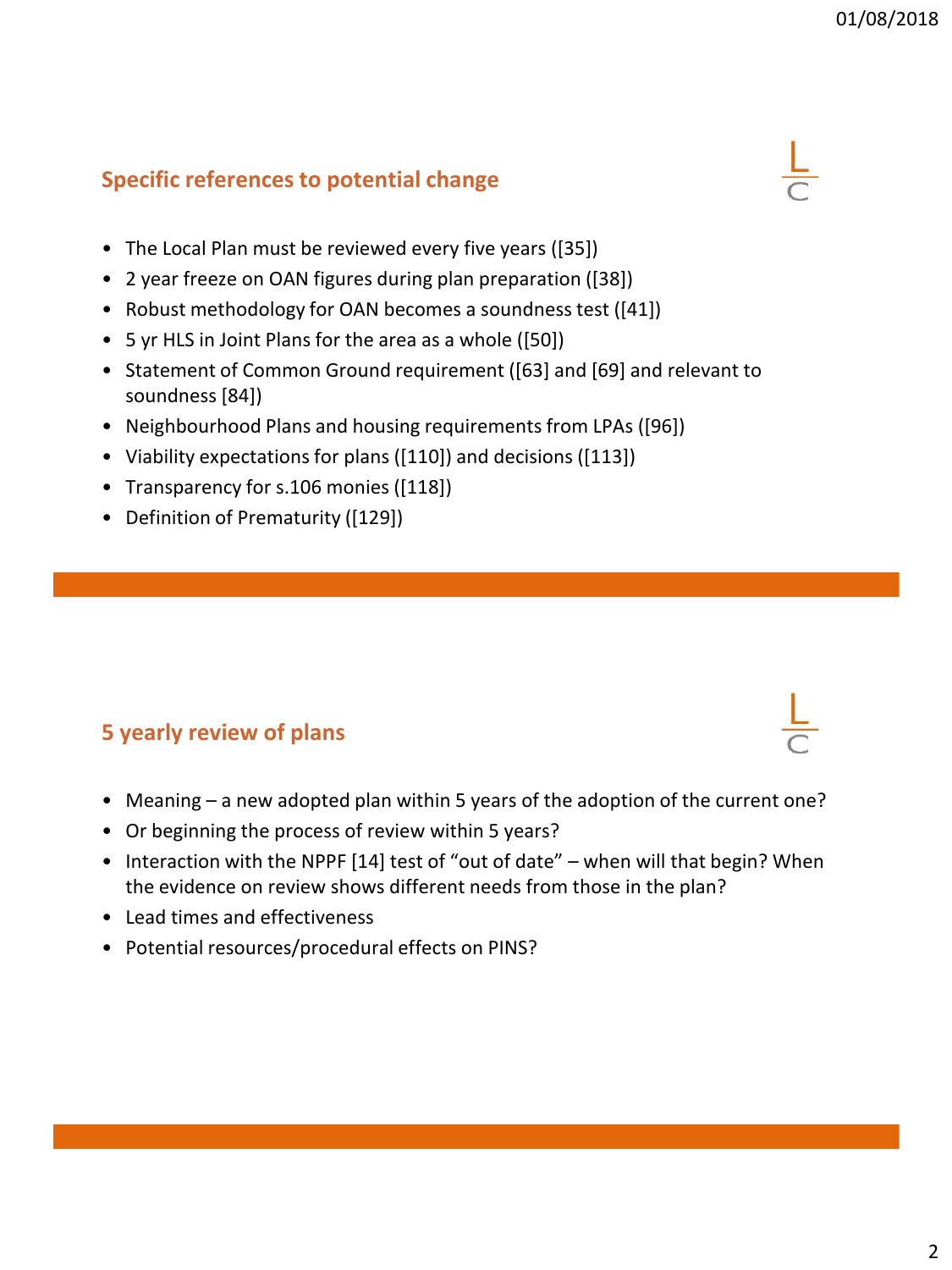### **Freezing the Local Needs**

- A local plan not just for local people? If joint plan?
- Room for manoeuvre on the application of the standard methodology in joint planning areas?
- Alternatively, delay if SCG not agreed prolonged uncertainty?
- Goes to soundness

#### **Neighbourhood Plans**

- Basic condition (e) currently side-stepped (see *DLA Delivery* in the Court of Appeal)?
- If "sufficiently up to date" local plan, then LPAs may require NPs to include housing numbers based on settlement strategy/allocations (including in emerging plans)
- Otherwise "simple formula-based approach" but NB subject to constraints ([100]) – is the testing of NPs robust enough to deliver this?